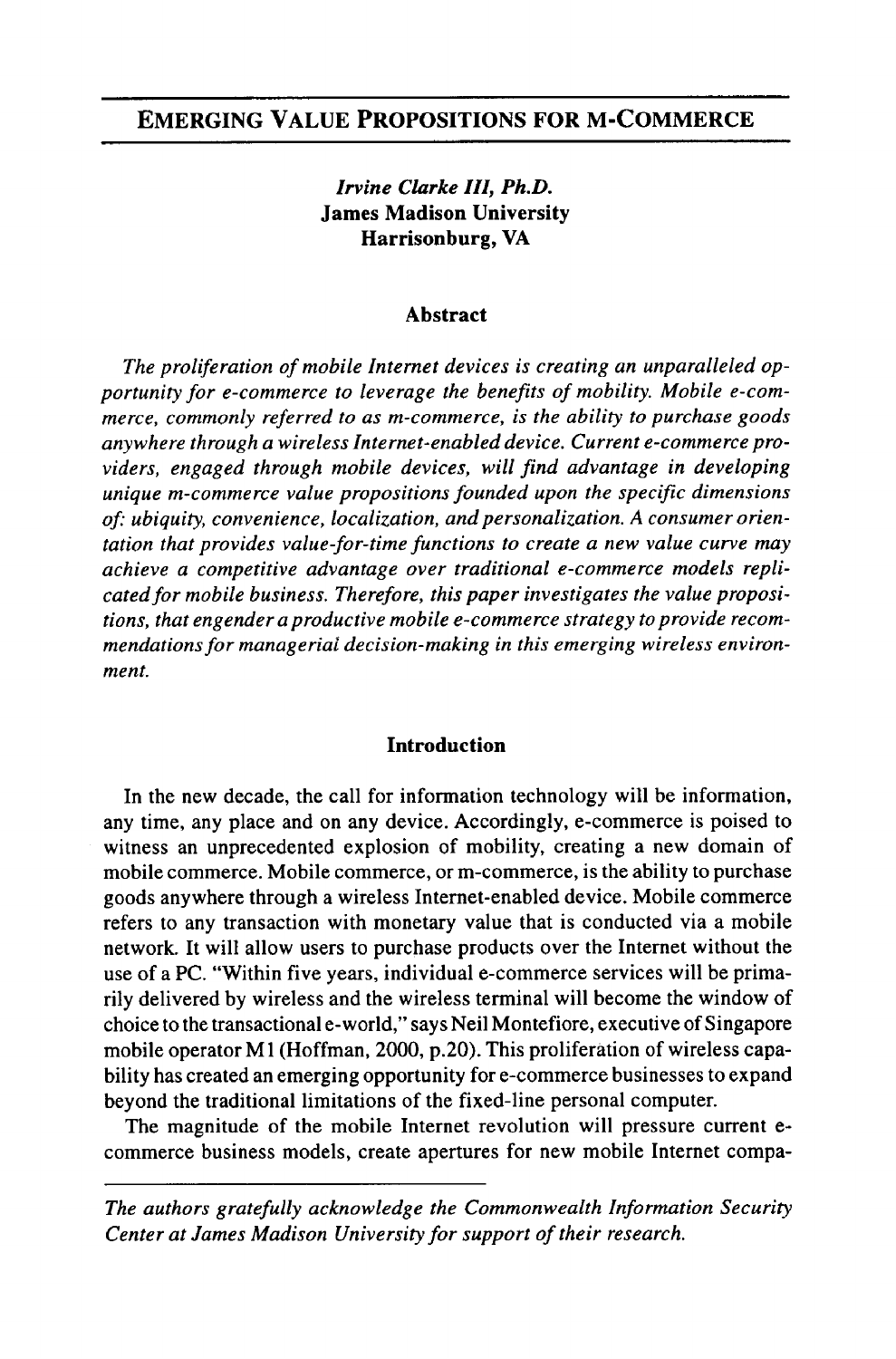nies, engender a stream of change among established e-commerce paradigms, and lead to a reconfiguration of value propositions in many industries (Evans  $\&$ Wurster, 1997). However, m-commerce is still not without its limitations. The problems it must overcome include: uniform standards, ease of operation, security for transactions, minimum screen size, display type and bandwidth, billing services, and the relatively impoverished web sites. Due to current technological limitations, limited service availability, and varying mobile consumer behavior patterns, business strategies developed for m-commerce applications will find it necessary to emphasize differing characteristics than traditional ecommerce strategies (Barnett, Hodges & Wilshire, 2000; Datamonitor, 2000). Successful m-commerce providers will understand that consumers are unwilling to spend long periods "surfing' on these inherently less user-friendly wireless devices (Albright, 2000). Wireless users demand packets of hyper-personalized information, not scaled-down versions of generic information. Therefore, technology-focused wireless Internet business models will be replaced by models which best integrate the unique characteristics of wireless m-commerce. As such, the long-term success of e-commerce may be partially dependent upon the successful development of effective consumer-oriented m-commerce business strategies. "Mobile commerce is per se not included in the traditional e-commerce market models. M-commerce will be able to increase the overall market for e-commerce, because of its unique value proposition of providing easily personalized, local goods and services anytime and anywhere" (Durlacher, 2000, p. 12).

Despite tremendous interest in the melioration of m-commerce there is little, if any, research that examines how to develop a comprehensive consumer-oriented mobile e-commerce strategy. Therefore, the primary purpose of this paper is to explore the factors which compose an effective m-commerce strategy. First, this paper investigates the nonpareil benefits of mobile applications. Then, this paper explores how managers can incorporate potential m-commerce value propositions into their overall e-commerce strategies through creating new market space (Kim  $\&$  Mauborgne, 1999). Given the potential assemblage of wireless Internet devices, an enhanced understanding of m-commerce could acutely improve a company's overall ability in e-business strategy formulation.

## **Background**

Mobile devices have been the fastest adopted consumer products of all time with, last year, more mobile phones shipped than automobiles and PCs combined (Chen, 2000; de Haan, 2000). By 2003, there will be 1.4 billion mobile phones worldwide and half will be Internet-enabled (Zabala, 2000). Nokia estimates that by 2002 a greater number of people will be linked to the Internet via wireless connections than through traditional fixed lines (Daitch et aI.,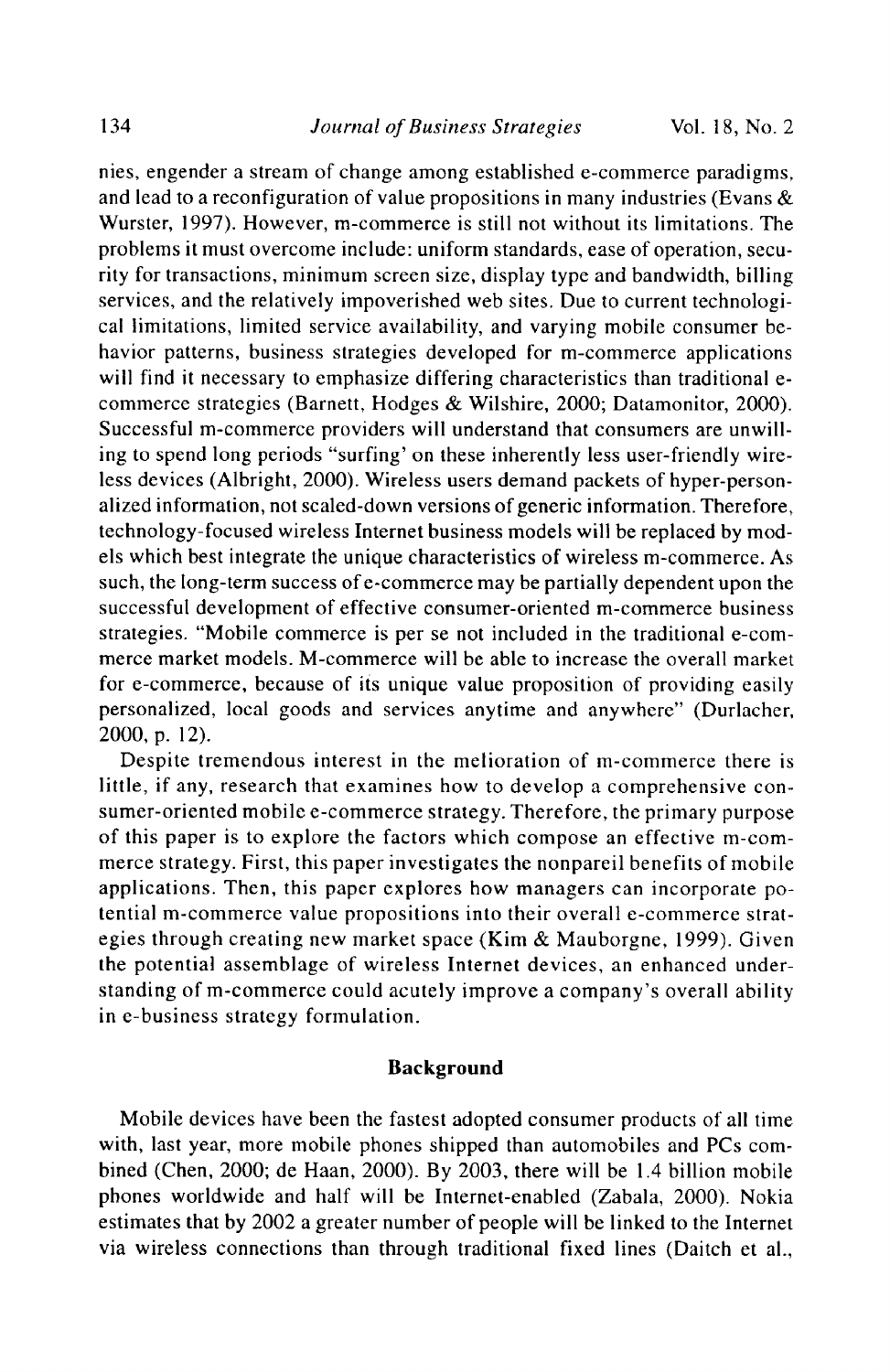$2000$ <sup>1</sup>. Fueled by such enabling technologies as  $3G$  broadband capability, eXtensible Markup Language (XML), Compact HTML (CHTML), Wireless Markup Language (WML), Wireless Application Protocol (WAP), General Packet Radio Services (GPRS) and Internet ready mobile terminals, e-commerce is now poised to take advantage of the current growth of mobile devices. "The wireless world is a parallel universe almost as large as the Net, and the two are beginning a fascinating convergence," said Swapnil Shah, director of Inktomi Europe, a search engine and caching solutions company (Rao 2000).

However, U.S. providers have lagged in m-commerce development since the U.S. market has been PC oriented for Internet technology. The U.S. leads the world in almost every e-commerce metric, while Europe and Japan have taken early leads in m-commerce. In fact some countries in Europe, like Spain and Italy, may completely leap PC-oriented e-commerce, based on their veneration of mobile phones, directly to m-commerce. As many as 100 new m-commerce companies launch in Europe each month (Brandt, 2000). Telefonica Italy is already selling all cellular phones with a pre configuration for Internet access. In Japan, mobile phones penetrate about 50% of the market with NTT DoCoMo's internet enabled *i-mode* service already connecting more than 5 million wireless users to the web. These markets continue to grow in appeal as DoCoMo's *i-mode* is attracting about 12,600 new users per day, each generating about \$26/month in additional revenue per user (Schenker, 2000).

Commerce transpires as organizations introduce new methods to employ mobile devices to communicate, inform, transact and entertain using text and data via connection to public and private networks. This emergence of mobile commerce will happen even faster than the development of e-commerce  $-$  in roughly the time between the invention of the first Web browser and now (Schenker, 2000). "If you look five to 10 years out, almost all of e-commerce will be on wireless devices" says Jeff Bezos chief executive and founder of Amazon.com (McGinity, 2000). Consequently, within the next 5-years, onequarter of all electronic commerce will take place through wireless devices (Zabala, 2000). Forecasts estimate the wireless web to be as large as the wired web of today and worldwide mobile commerce exceeding \$200 billion by 2004 (M-commerce Times, 2000; Shaffer, 2000).

The potential of m-commerce is considerable for those willing to develop mobile-specific business strategies. As m-commerce matures, current mobile operators will rely less upon usage fees and increasingly derive revenues from content and services (Datamonitor, 2000; KPMG, 2000). Additionally, m-commerce is going to bring about a massive change in the way users consume products and services.

> "It is key that commerce companies recognize m-commerce as a completely unique service. Cell phone users are more impatient than Internet users. The paradigm here is not surfing; all services for the mass market have to be pitched at users in such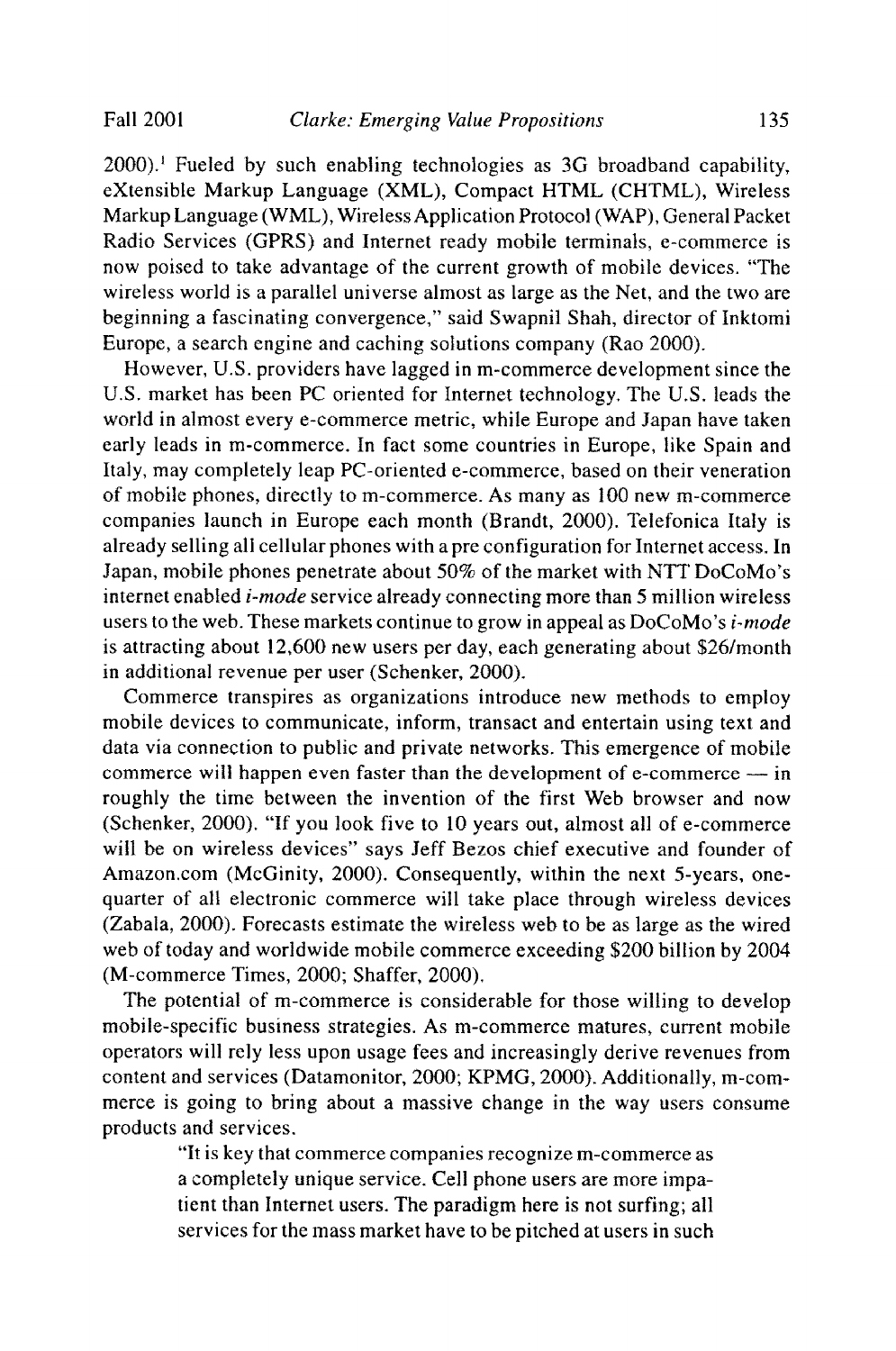a seamless way that they need not even be aware that they are accessing the net,"

> Cindy Dahm, European director for Phone.com (Rao, 2000, p.2 ).

Those best able to provide value-added user experiences, through content aggregation and portal development, will achieve long-term success. Merely extending the current Internet presence will not be enough. "Mobile internet customers will be more demanding. They will want personalized service to meet their individual wants and needs and will no longer be satisfied with being a mass market" (KPMG, 2000, p. 2). Providers must take advantage of the characteristics which make m-commerce distinct from e-commerce to develop truly unique and compelling services rather than replicating current e-commerce models. Current e-commerce strategy is based on a traditional paradigm of consumers as passive receivers of communication efforts with the service provider holding control of the "when" and "where" of information (Mahadevan, 2000). With wireless internet enabled devices, consumers now have more discretion of "when" and "where" the information that is available, creating new market space and demand for a specialized mobile business offering.

#### **Value Propositions for m-Commerce**

Value propositions define the relationship between supplier offerings and consumer purchases by identifying how the supplier fulfills the customer's needs across different consumer roles (Band, 2000; Porter, 1998). Specifically, it specifies the interdependence between the performance attributes of a product or service and the fulfillment of needs. The value proposition furthermore solidifies the relationship between the customer and various dimensions of product value. Thus, customer satisfaction is merely a response to the value proposition offered by a specific product/service bundle. For e-commerce, the establishment of a value proposition is rudimentary to any consumer-oriented strategy creation (Timmers, 1998).

The mobility afforded wireless devices shapes m-commerce into a disparate entity from conventional e-commerce. Consequently, value propositions are likely to be new, different and novel for mobile e-commerce. The primary advantage of mobile devices is to provide a superior offering of *value-for-time2* to users. That is, by accessing the Internet through mobile devices, users will be able to realize additional value allowances for any specified period of time, which fixed-line users will not be able to achieve. Information may now truly become available anytime, anyplace and on any wireless device. As such, value propositions of e-commerce will be forced to change to reflect the underlying dimensions of *value-for-time* for users (Figure 1). Specifically, m-commerce differs from e-commerce on the following value proposition attributes: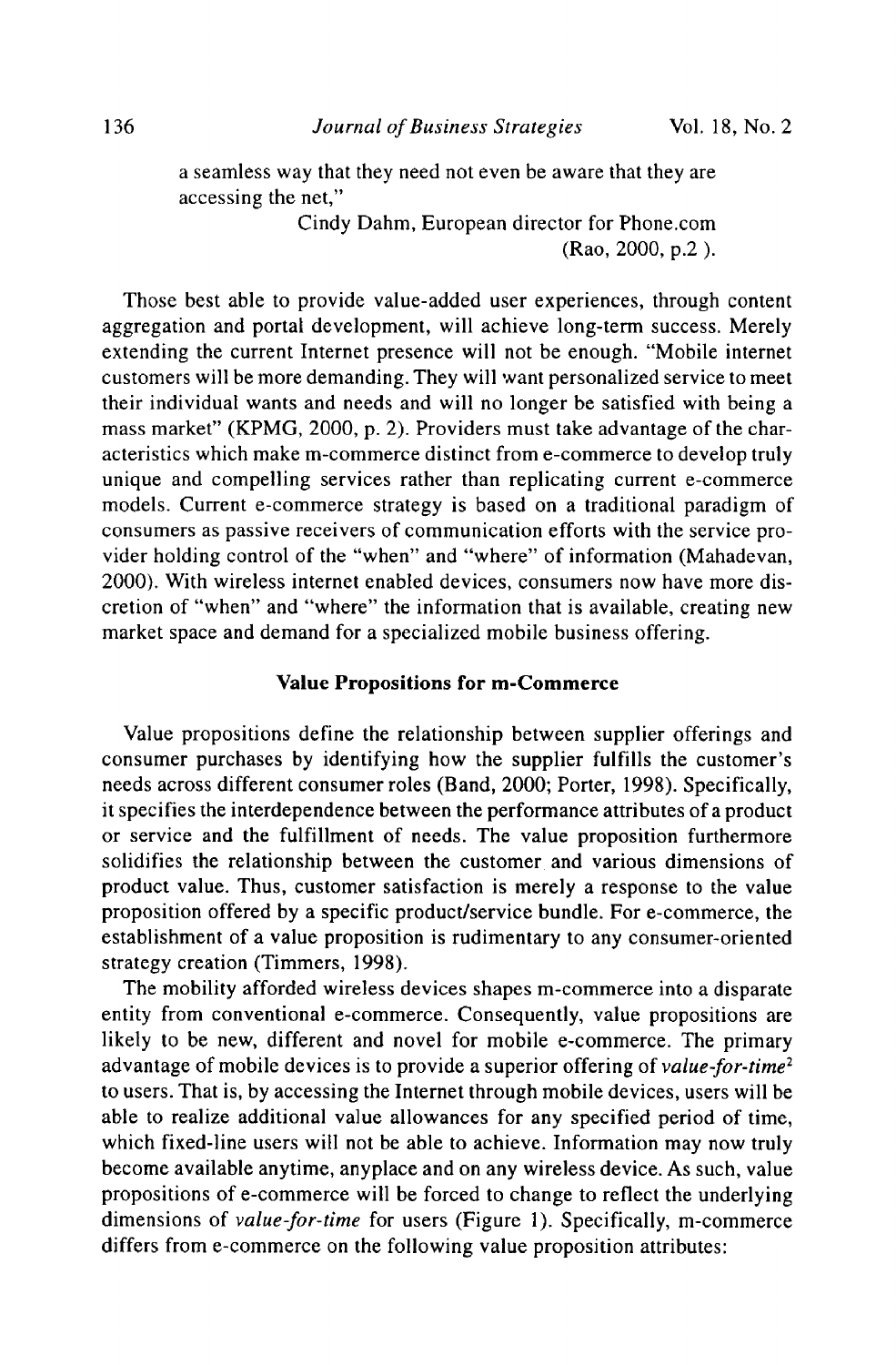Figure 1 Value Propositions of Mobile Commerce



1. Ubiquity: Mobile devices offer users the ability to receive information and perform transactions from virtually any location on a real-time basis. M-commerce users will have a presence everywhere, or in many places simultaneously, with a similar level of access available through fixed-line technology. Communication can take place independent of the users location. The advantages presented from the omnipresence of information and continual access to commerce will be exceptionally important to time-critical applications.

Mobile commerce businesses, for example, can leverage this value proposition by providing alert notifications, such as for auctions, betting, and stock price changes, which are specified by the user as an important part of relevant personal content. As such, the real-time, everywhere presence of m-commerce will offer capabilities uniquely beneficial to users. Industries that are time and location sensitive, such as financial services and travel, are likely to benefit from businesses exploiting this value-added feature of mobile commerce.

2. Convenience: The agility and accessibility provided from wireless devices will further allow m-commerce to differentiate its abilities from e-commerce. People will no longer be constrained by time or place in accessing e-commerce activities. Rather, m-commerce could be accessed in a manner which may eliminate some of the labor oflife's activities. For example, consumers waiting in line orstuck in traffic will be able to pursue favorite Internet based activities or handle daily transactions through m-commerce applications. Consumers may recognize a special comfort which could translate into an improved quality of life.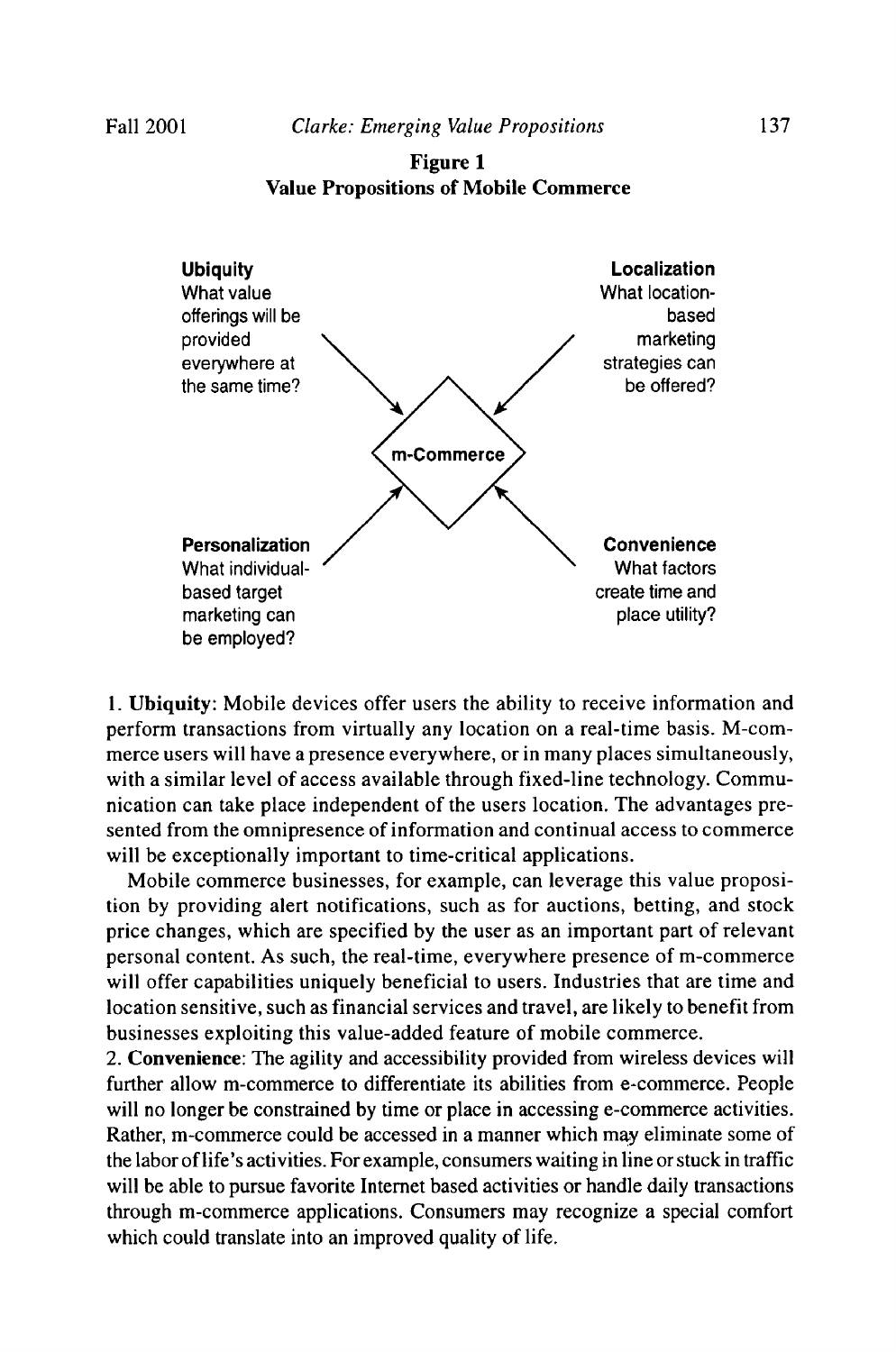One opportunity to increase value lies in m-commerce capabilities that allow consumers to shop where they are not located. This ability to obtain information and conduct transactions from any location is inherently valuable to consumers. As such, m-commerce offers tremendous opportunities to expand a client-base by providing value-added services to customers heretofore difficult to reach. By making services more convenient the customer may actually become more loyal. Consequently, communication facilities within m-commerce are key applications for the delivery of convenience. Consumers will be looking for m-commerce applications which can deliver functions like: sending and receiving e-mail, voice mail forwarding, conference calling, faxing, document sharing, instant messaging; as well as transactional based activities.

3. **Localization:** Knowing the location of the Internet user creates a significant advantage for m-commerce over wired e-commerce. Location-based marketing, via global positioning technology<sup>3</sup>, will soon be available in all mobile devices. Through GPS technology, service providers can accurately identify the location of the user. Utilizing this technology, m-commerce providers will be better able to receive and send information relative to a specific location. Since mobile devices like cell phones are almost always on, vendors will know the location of their customers and can deli ver promotions based upon the likely consumer demands for that location. <sup>4</sup>

Location-specific information leverages the key value proposition of mcommerce over traditional e-commerce by supplying information relevant to the current geographic position of the user. M-commerce providers will be able to both push and access information relevant to the users specific location. Mobile web-sites may serve as points of consolidation of consumer information and disseminate the relevant information for a particular location based on profile data built on the user's past behavior, situation, profile and location. As such, real time discounting may become the "killer application" for m-commerce. For example, each time you visit your local grocery store, Procter & Gamble can send directly to your wireless device, through the designated mobile device, tailored promotional information on their products.

Advertising will also be profoundly influenced by the expansion of these wireless services. Mobile phones provide another effective medium for advertising products and services with the second highest potential reach, after television (Zabala, 2000). Durlacher predicts that by the year 2003, advertising will be the leading mobile commerce application (Reed, 2000). Craig Owensby, COO of Spotcast says: "Mobile phone technologies are changing with incredible speed. Within two years, mobile phones will evolve into multimedia devices for m-commerce to offer personal video communications, receive customized information, access the Internet on-line [24 hours a day] to order and shop, as well as for games, entertainment and chatting. Soon advertising through a mobile phone will be as normal as advertising in newspaper or TV" (Zabala,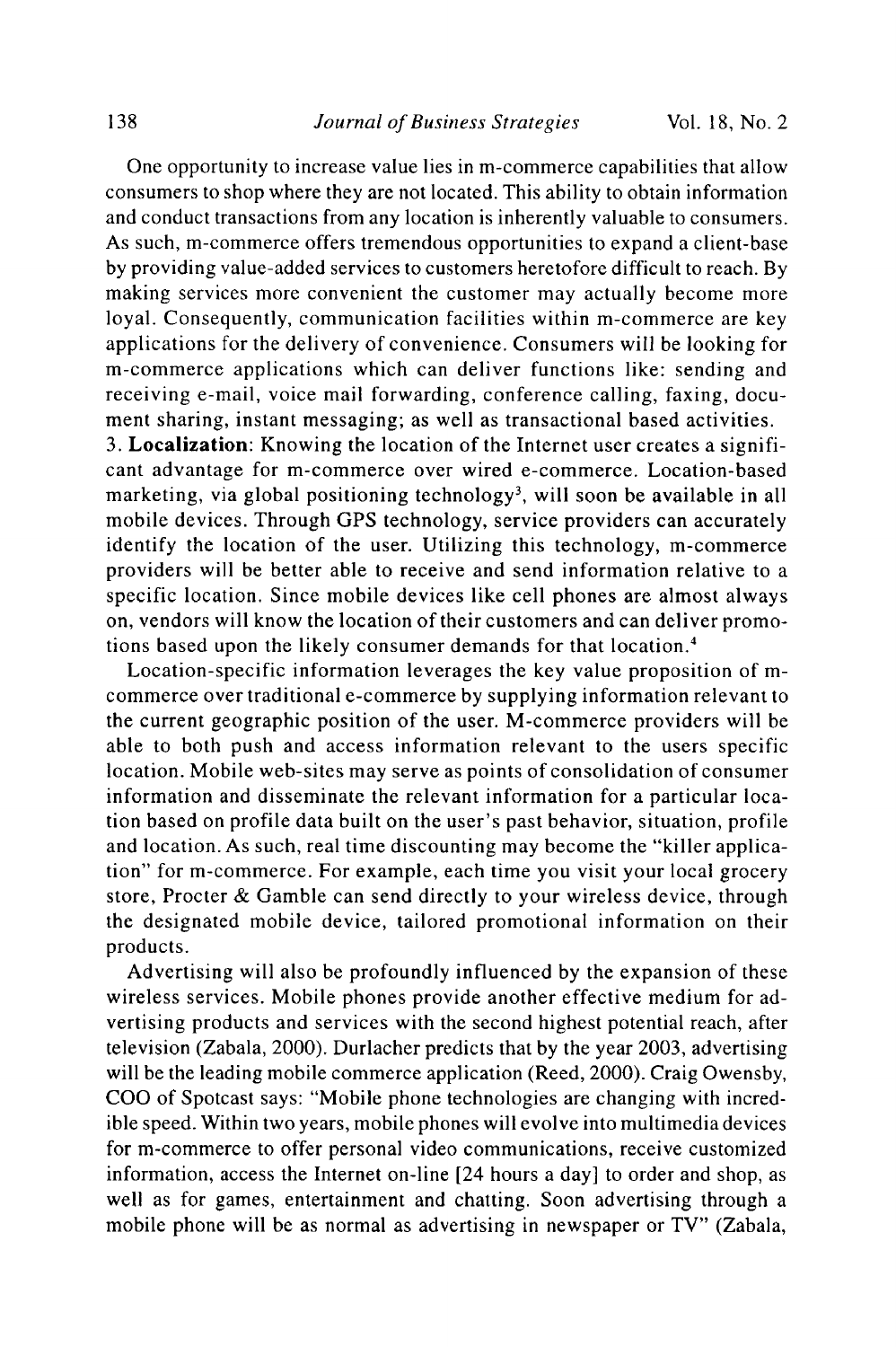2000, p. 35). Applications based on this value proposition will expand the overall value frontier for mobile e-commerce as consumers recognize benefits from information relevant to the current geographic position.

4. Personalization: Mobile devices are typically used by a sole individual, making them ideal for individual-based target marketing. Mobile offers the opportunity to personalize messages to various segments, based upon time and location, by altering both sight and sound. New developments in information technology and data-mining make tailoring messages to individual consumers practical and cost-effective. For example, upon employing your mobile Internet device, advertising messages tailored to your individual preferences can be provided. Relevance of material, and the "de-massing" of marketing becomes possible through the personal ownership of mobile devices. "A wireless device is a very personal device. So it becomes increasingly important that the ads you deploy are value added" says Vic Vasan, Beyond Interactive Director of New Technology (Mack, 2000).

Additionally, personalized content is paramount in operating mobile devices because of the limitation of the user interface. Relevant information must always be only a single "click" away, since web access with any existing wireless device is not comparable to a PC screen either by size, resolution or "surfability". Therefore, subscriber profile ownership<sup>5</sup> is a key element in m-commerce success, as it will allow selectively targeted mcommerce and advertising. As such, the mobile database becomes a primary factor of m-commerce success by compiling personalized data bases and providing personalized services. One example, is the SIM (Subscriber Identification Module <sup>6</sup>) smartcards which serve as a mobile database allowing the user to run applications and operate secure transactions. Such personalized information and transaction feeds, via mobile devices, offer the greatest potential for the customization necessary for long-term success.

A value proposition is developed as superior consumer value is created through an increasingly targeted Internet experience for mobile users. For m-commerce, the technological limitations magnify these *value-far-time* propositions. It has been estimated that every additional click-through, which a user needs to make in navigating through a commercial online environment with a mobile device, reduces the possibility of a transaction by 50% (Durlacher Research, 2000). Providing the user with the desired, most relevant information without forcing a complex click-through sequence will significantly improve the effectiveness of any mobile e-commerce strategy. *Value-for time* propositions become maximized for those business strategies best able to implement m-commerce's distinguishing capabilities. M-commerce businesses will become differentiated from traditional e-commerce based upon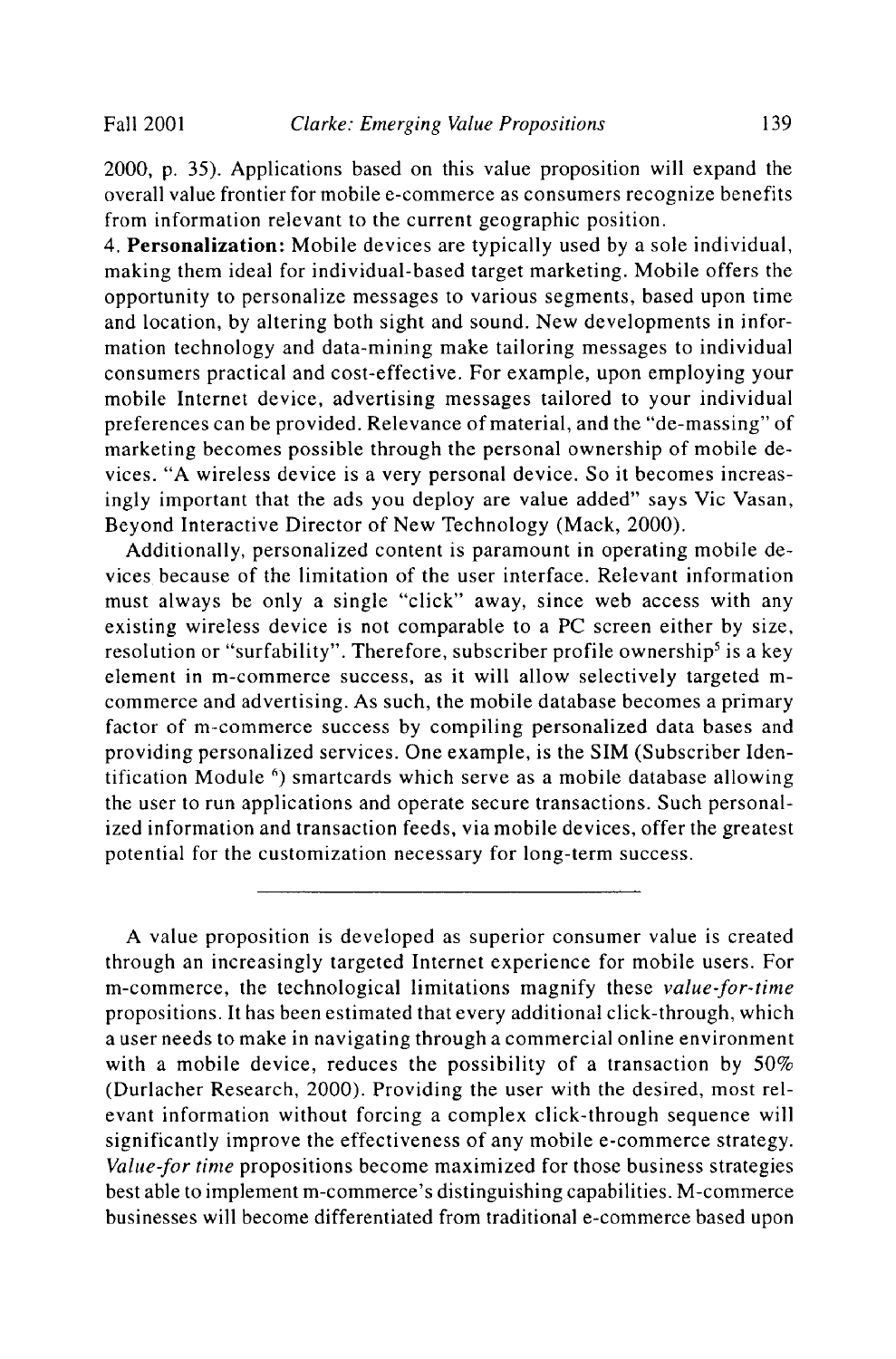140 *Journal ofBusiness Strategies* Vol. 18, No.2

their abilities to integrate and actuate the advantages germane to mobile devices. Various applications may provide differing value for mobile Internet users (Figure 2).

| Value Proposition | Application                  |
|-------------------|------------------------------|
| <b>Ubiquity</b>   | news                         |
|                   | sports scores                |
|                   | • stock prices               |
|                   | • travel information         |
|                   | • weather                    |
| Convenience       | • banking                    |
|                   | communication                |
|                   | entertainment                |
|                   | • gaming                     |
|                   | • mobile payment systems     |
|                   | • retailing                  |
|                   | • videoconferencing          |
| Localization      | coupons                      |
|                   | customer service             |
|                   | dispatch/scheduling          |
|                   | discounting                  |
|                   | emergency services           |
|                   | supply chain management      |
| Personalization   | advertising                  |
|                   | database development         |
|                   | knowledge management systems |

Figure 2 m-Commerce Applications

Figure 2 illustrates some possible m-commerce applications which manifest the specified value propositions. Each application provides the user with value that cannot be found through traditional e-commerce. For example, a person who is waiting to check-out at the local grocery, and therefore is unable to access conventional e-commerce, may exercise this time to use their wireless PDA to: move monies between personal bank accounts (convenience), receive an e-mail reminder to pick-up their dry-cleaning (ubiquity), and watch a tailored promotion (personalization) for a product available at a nearby point-of-purchase display (localization). In the past, the time of queuing has eluded e-commerce providers, but now, mobile devices offer this same person greater access to valuable services.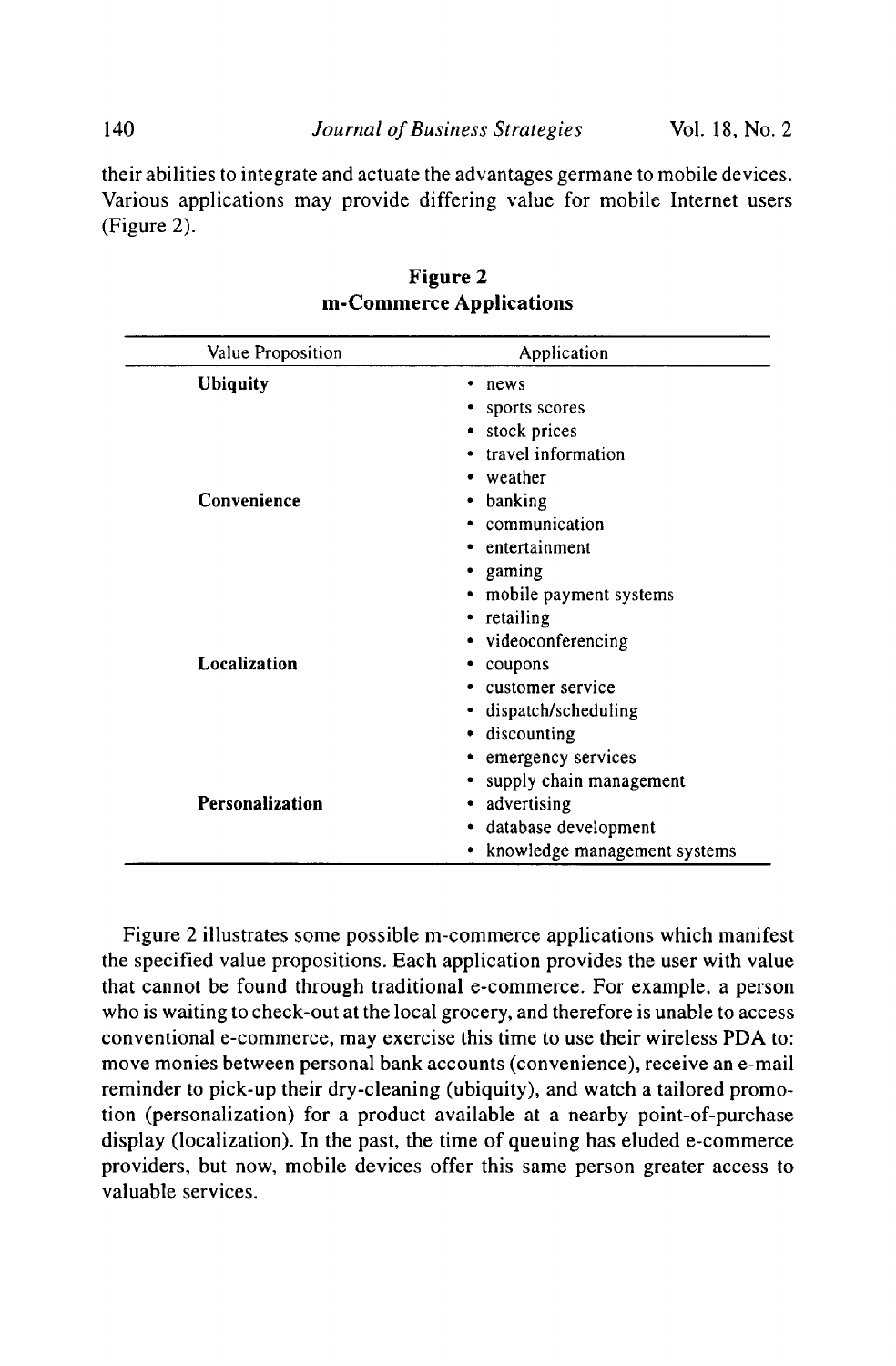### Creating a New Value Curve

E-commerce is becoming an increasingly competitive environment where value streams become the basis for business models and strategy development. E-commerce strategies focusing on customer value  $-$  not on competition  $$ may provide market opportunities in this hyper-competitive marketplace (Mahadevan, 2000). Yet, creating new market opportunities will require looking outside the accepted e-industry boundaries to unoccupied territory where breakthroughs in value can be discovered. This newly discovered market space can be represented by the *value curve* - a tool which visually represents a range of value propositions. All industries can be viewed as a collection of value offerings; the value curve is a tool used to differentiate the bundle of benefits offered to each market segment (Kim & Mauborgne, 1997; Porter, 1998). The value curve is particularly useful to business managers, in that it creates a graphic depiction of the way an industry configures its offerings to customers (Kim  $\&$ Mauborgne, 1999).

M-commerce expands the horizons ofvalue offerings to Internet users through its unique value propositions. However, the technological limitations of wireless devices also alters the overall value package provided to customers. Overall, wireless capabilities present the potential to advance the value curve creating new strategic opportunities for m-commerce organizations. Figure 3 offers a comparison of the plausible value curves for both e-commerce and m-commerce<sup>7</sup>. By integrating the value propositions into a new value curve, the area of market opportunity becomes apparent. The value curve shows the relative value of m-commerce applications compared to more traditional e-commerce offerings.

The dissimilarity of the curves illustrates the fundamental differences in overall value propositions. Clear advantages can be found for e-commerce in cost and speed. M-commerce provides for significant new value areas in *ubiquity, localization* and *convenience.* Innovative companies can breach the ecommerce competitive environment by claiming the fundamentally new market space developed by the value propositions of mobility. Real value innovations are found in applications which emphasize the characteristics of the new mcommerce territory.

The m-commerce value curve depicts the relative advantages along key success factors. The broadened goal for m-commerce companies is to offer more value to clients and end-user customers along the dimensions most relevant to each market segment. Ideally, m-commerce providers will take advantage of the opportunities germane to wireless devices to create product/service specific value curves which look preferable to traditional fixed-line PC-oriented ecommerce competition. By operating in this expanded frontier of value, fixedline e-commerce competition will fail in attempts to replicate m-commerce value curves.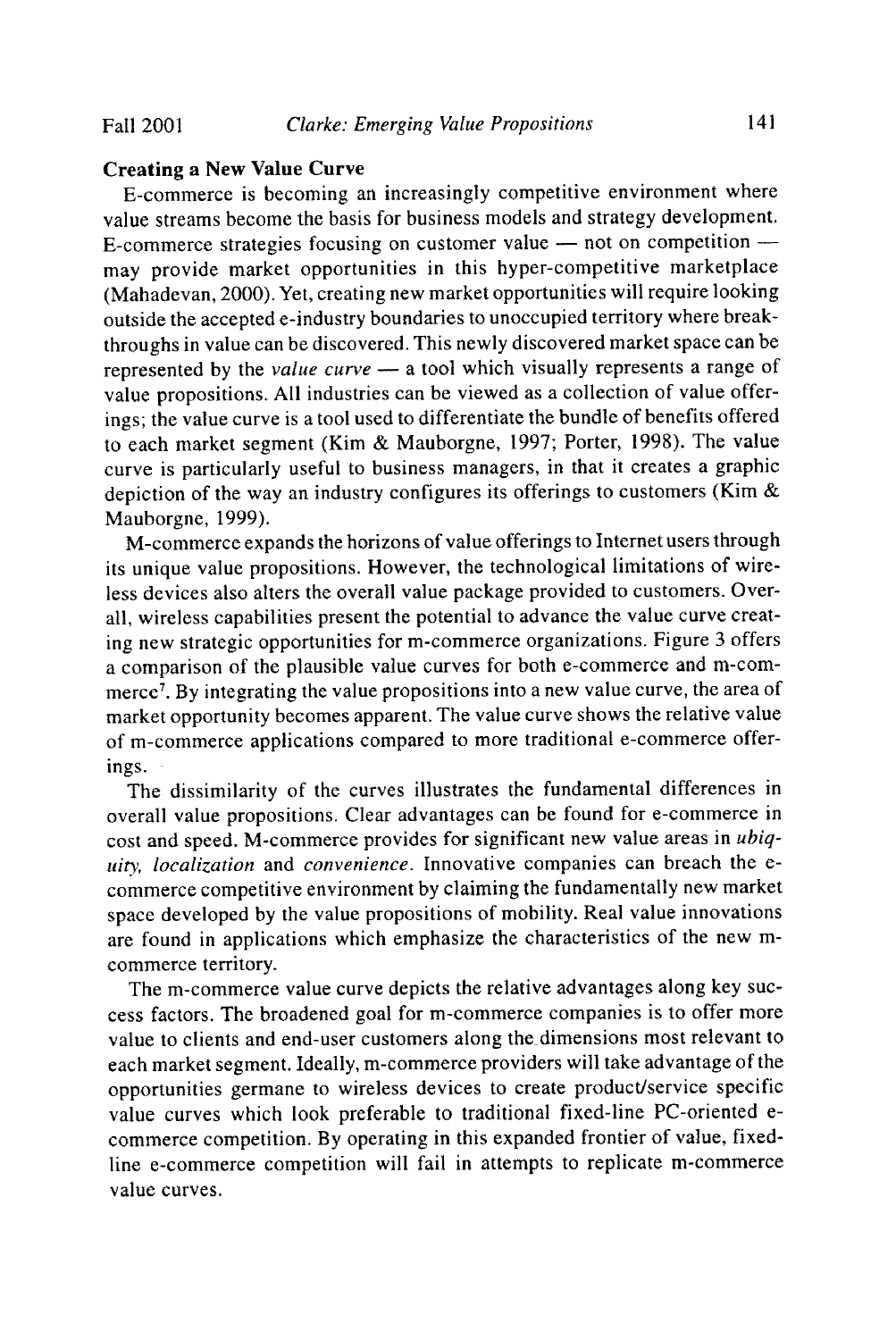



Implications

The emergence of m-commerce specific value propositions has major implications in two different, but related ways. First, m-commerce will expose managers to a new consumer paradigm for decision making. *Value-far-time* will be derived from the factors of mobility. As such, managers who can expand the value frontier offered through leveraging the advantages of mobility will be able to provide superior value propositions, and potentially receive greater satisfaction from mobile consumers. The m-commerce value frontier inherently expands the maximum performance currently feasible through *ubiquity, convenience, localization,* and *personalization.* Innovative market space is developed as managers devise applications to exploit this new area under the value curve. Second, the division of m-commerce strategies based upon consumer-orientation value propositions provides e-commerce researchers a tool for modeling the complex issues that are unparalleled in the mobile Internet.

## Business Implications

Since the success of m-commerce applications is dependent on the ease of use and the delivery of the appropriate information at the correct moment, *value-fortime* propositions will be a key dynamic in determining the success of any mcommerce business. Consumers utilizing wireless devices for Internet access will come to expect improved value from their wireless experience. *Value-fortime* will be accredited to those businesses which leverage the unique advantages of mobility. Increased *value-for-time* propositions will enhance the success factors of mobile e-commerce businesses, with rewards to providers in increased user acquisition and retention. The implications for managers failing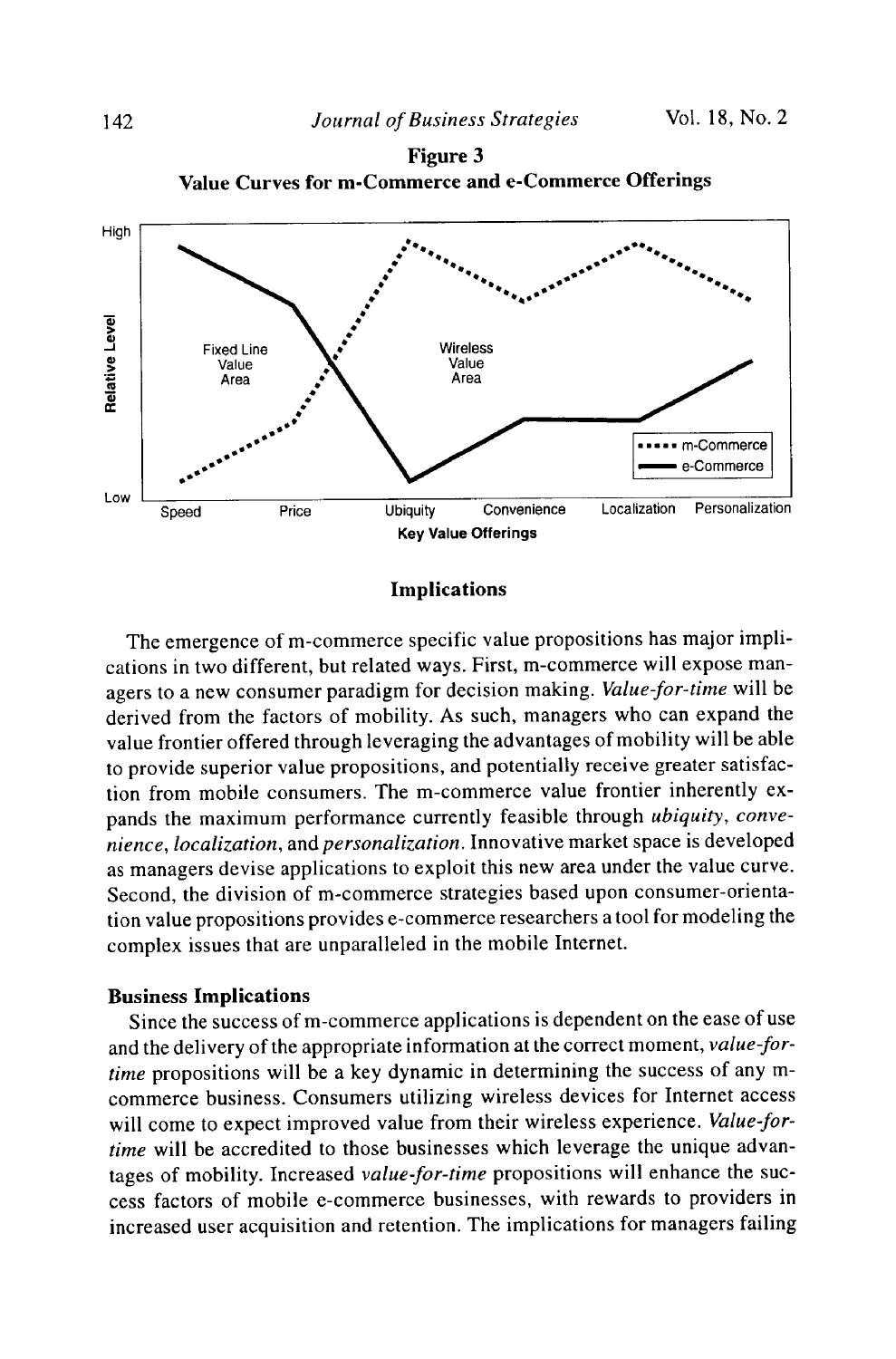to develop effective consumer-oriented m-commerce strategies may include: wasting company resources chasing the ever changing technological environment, consumer alienation, and erosion of e-commerce market share. Therefore, prudent managers may select to ask the following questions prior to offering an m-commerce application.

## 1. What is the value proposition provided from this wireless technology?

Managers must identify the industry value frontier and define the key value propositions. In this instance, the value offered to consumers must be germane to the mobility advantages of m-commerce. If the same application can be provided through fixed lines, and provide the same utility to consumers, the long-term success prospects would be limited. This does not mean that a comparable service cannot be provided through competing platforms, rather that the mobile application should offer additional value over the fixed line applications.

## 2. What market segments are best able to monetize this value proposition? Managers must select and define the most attractive value proposition for each consumer segment. Simple messages, based on the most relevant value offering, are likely to achieve greater success than broad-based, general appeals employing every possible value proposition. Accurate identification of the markets which could best utilize the benefits provided from a m-commerce strategy will improve the time frame for success. For example, consumers may use m-commerce based on lifestyle. segment application or professional use (KPMG 2000). Astute managers will leverage m-commerce capabilities to develop specific mobile strategies which appeal to these likely user groups.

## 3. Does this application have potential to become a "killer app"?

Managers must always be aware that one application is likely to drive their segment of the m-commerce industry. The "killer app," or application which drives the development of that mcommerce sector, will likely vary across industries<sup>8</sup>. Managers must utilize these specific functionalities as consumers will expect such service as norm in wireless Internet devices.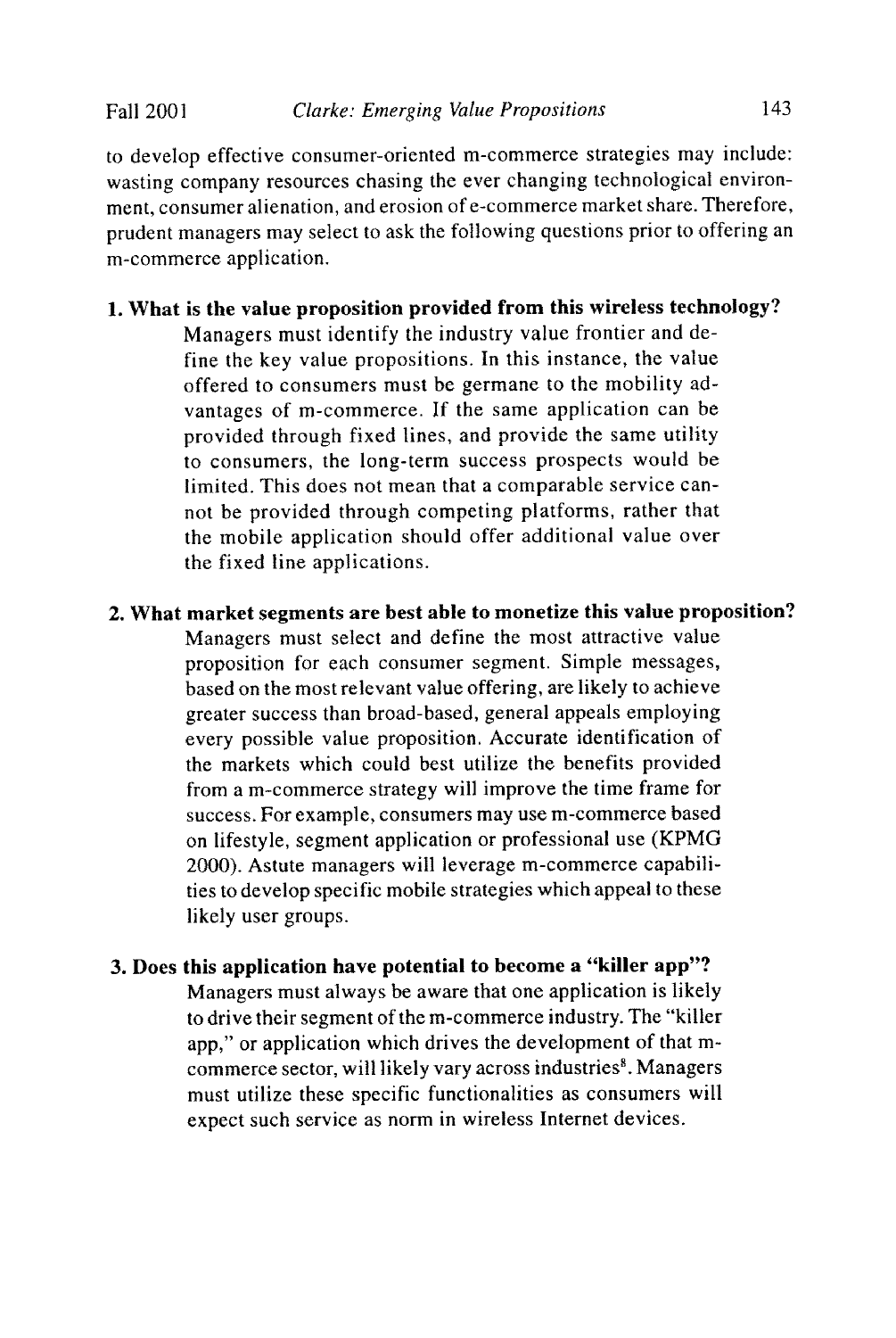## 4. Is this value proposition congruent with other wireless applications currently provided?

Managers must find ways to organize and innovate to deliver the value proposition to consumers. Thus, it becomes ever important to recognize that applications do not exist in isolation. <sup>9</sup> In the wireless world, users have less control over the aggregation of the services provided than in the PC world. As such, it becomes imperative that managers are able to best identify the benefit provided and only offer new applications which fit the growing consumer-orientation.

### Research Implications

The unprecedented growth in e-commerce has underscored the need for a better understanding of the successful mechanisms and business models. As new devices become available for Internet-based business, the development of new frameworks, specific to the mode of commerce will help researchers to better understand the complex environment of the digital world. The generic typology discussed in this paper will allow for a better understanding of the consumer benefits derived from making e-commerce mobile. Clearly the next step is to empirically test the relative value of these benefits to the overall success of the e-commerce business. Specific research questions are: Which value propositions are most highly related to profitability? Are there interactions amongst these value propositions? Which bundles of values are most attractive to various consumer segments? Are these value propositions relevant to all industries? Additionally, as m-commerce develops into a distinct discipline, detailed case studies can be developed to enhance our understanding and facilitate the implementation of successful m-commerce strategies.

## Conclusion

*"The wireless Web is truly the next major wave of Internet computing .* .. *its potential for bringing people together and expanding commerce is even greater than that of the wired Internet. "*

Edward Kozel, board member and former CTO of Cisco systems (AlterEgo, 2000, p.12)

E-businesses are currently being presented new mobile technologies forexercising the advantages of m-commerce. E-commerce applications that succeed on the desktop PC will not necessarily meet with a similar accomplishment in a wireless commerce. Success will depend on the ability to integrate e-competencies of current business models with the unique features of m-commerce. Long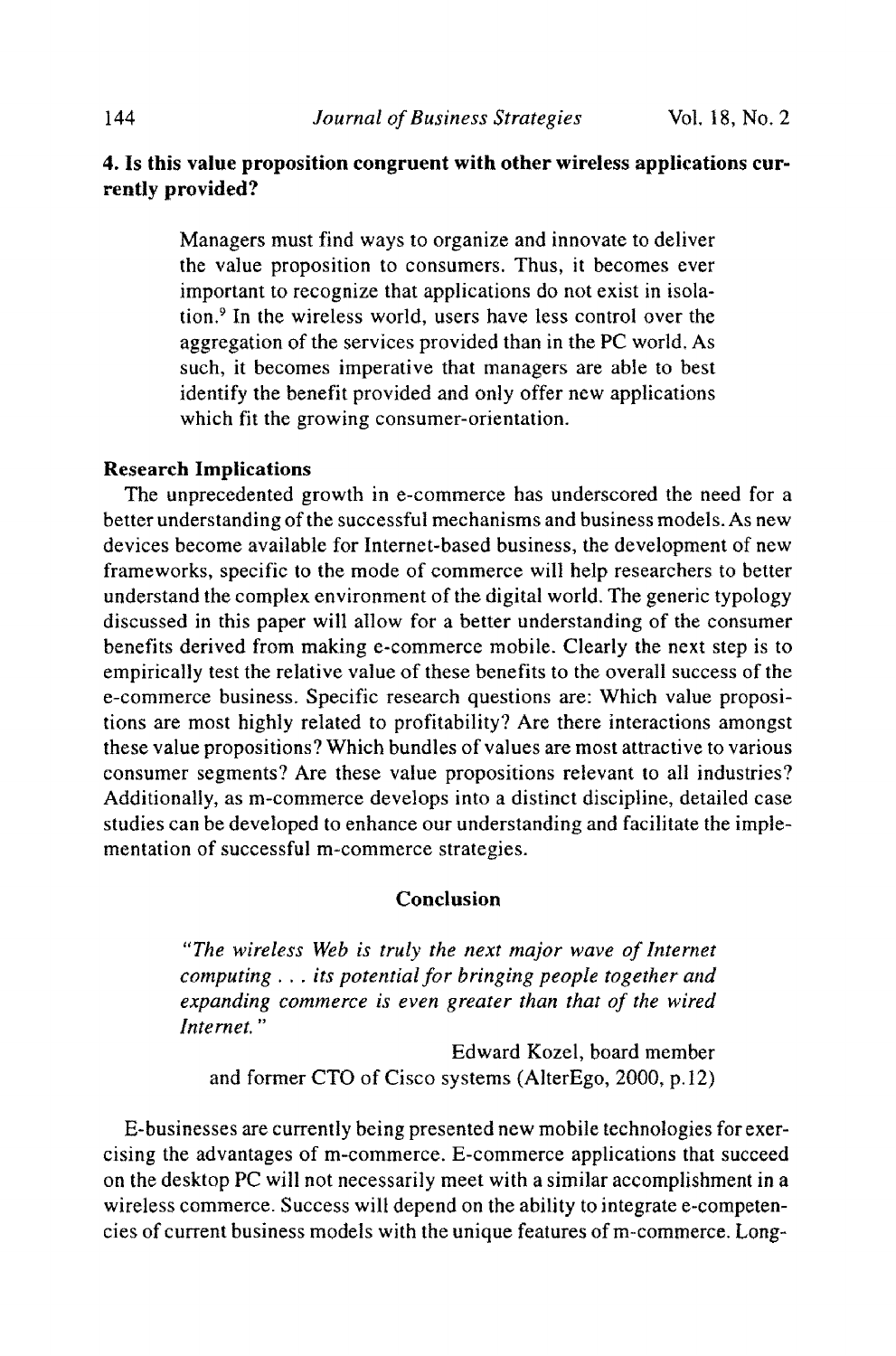term m-commerce business success is likely to come from consumer-oriented, rather than technology-based strategies. Current e-commerce providers, engaged through mobile devices, will find advantage in developing unique mcommerce value propositions founded upon the specific dimensions of: *ubiquity, convenience, localization,* and *personalization.* A consumer-orientation that provides *value-Jor-time* functions can gain a competitive advantage over traditional e-commerce models replicated for mobile business.

New and even more innovative applications, than those discussed here, will arise as more people connect to the web through wireless devices and additional content becomes available. As other functionalities such as file attachments, faster network speeds, Bluetooth<sup>10</sup>, speech recognition and e-commerce security features are added, more users will be attracted to this intriguing mobile marketplace. In the short-term, e-business managers must be mindful to operate within evolving technological constraints. In the end, these problems, much like the initial problems associated with e-commerce, will also be overcome.

Utilization of the appropriate value propositions will be fundamental to the success of mobile e-commerce. For m-commerce to reach its full potential of information available, anytime, anyplace and on any device, business models and strategies must offer the user maximum effectiveness and value through leveraging the unmatched advantages of wireless technology. If this is accomplished, and e-commerce business models are adapted for wireless Internet technology, expect to see a second e-business revolution take place based on the mobility of commerce.

#### Notes

<sup>1</sup> Historically, most innovations suffer turbulence before the innovation prospers. Technological, social and cultural considerations may impact the rate of diffusion (Rogers 1995). M-commerce will experience similar challenges as society adapts to these changes. Therefore, m-commerce will not be the appropriate tool for all e-commerce operations. This paper indicates that m-commerce will best serve the organizations which can utilizes the benefits of mobility.

<sup>2</sup> Bellman, Lohse and Johnson (1999) provide an overview of the time critical applications for online behavior.

<sup>3</sup> Global Positioning System (GPS), Time of Arrival (TOA), Cell of Origin (COO), Enhanced Observed Time Difference (E-OTD), and Location Fixing Schemes(LFS) are just some of the completing mobile location technologies which have capabilities of providing geographic specific value-added information.

<sup>4</sup> Issues of privacy may become a concern. Intrusive messages could alienate consumers to product/service offerings.

<sup>5</sup> Services such as mobile AOL explore consumer profile databases to find underlying characteristics which can be used for customer service. As database marketing matures, for mobile devices, expect greater use of such utilities.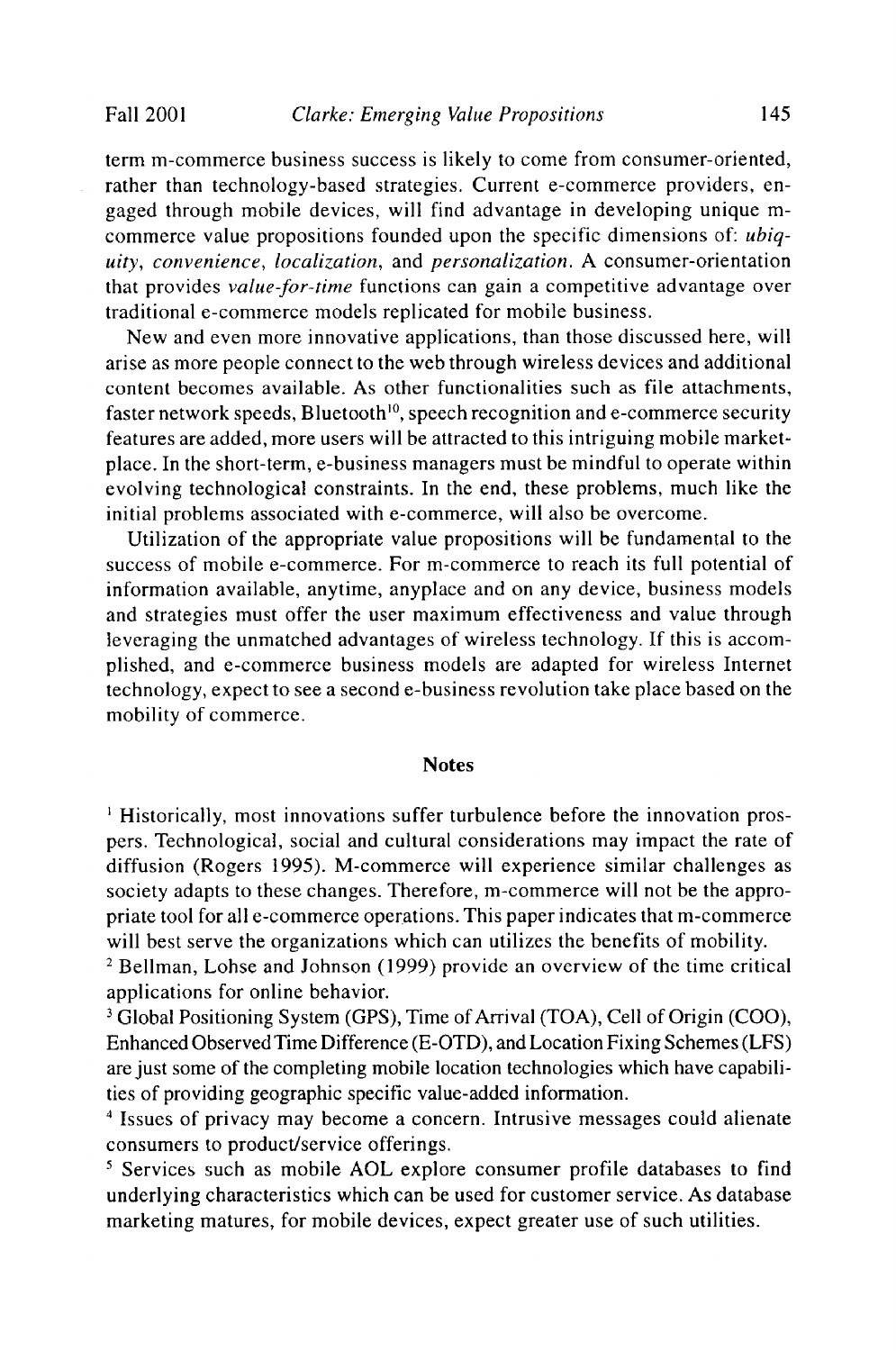<sup>6</sup> SIM, or Subscriber Identification Module, refers to a smart card holding the user's identity and telephone directory. Short messaging service applications may reside within these SIMs.

<sup>7</sup> Industry and product/service m-commerce value curves may require modification of the universal curve presented.

<sup>8</sup> Certainly "killer apps" are rare which make them such a precious commodity. Downes and Mui (1998) explain that a "killer app" is any convergence of technologies, products and services in a way which reshapes an industry and leads to market dominance. As such, managers must scan their particular industry to find the mobile functionality which industry associates demand.

<sup>9</sup> Managers would be wise to consider the broad range of organizational issues which may be a significant impediment to implementation.

 $10$  Bluetooth is a chip technology that enables seamless voice and data connections between a wide range of devices through short-range digital two-way radio.

### **References**

- AlterEgo (2000). Building the intelligent internet: Making the case for adaptive network services. [www.alterego.com].
- Albright, B. (2000). Mobilize this!. Frontline Solutions, May, 28-32.
- Band, W. (2000). Creating value for your customer. Sales and Marketing Management in Canada,  $31(2)$ , 4-6.
- Barnett, N., Hodges, S. & Wilshire, M. (2000). M-commerce: An operator's manual. McKinsey Quarterly, 3, 162-171.
- Bellman, S., Lohse, G. L. & Johnson, E. J. (1999), Predictors of online buying behavior. Communications of the ACM, 42 (12), 32-38.
- Brandt, J. R. (2000). Dail 'm' for 'mobile'. Industry Week, May 1,4.
- Chen, P. (2000). Broadvision delivers new frontier for e-commerce. M-commerce, October, 25,
- Daitch, J., Kamath, R., Kapoor, R., Nemiccolo, A., Sahni, J. & Varma, S. (2000), Wireless applications for business: Business anytime, anywhere. Kellogg TechVenture 2000 Anthology, 88-120.
- Datamonitor (2000). The race for m-commerce: Shifting paradigms in the world of mobile commerce strategy. [datamonitor.com].
- Downes, L. & Mui, C. (1998). Unleashing the killer app: Digital strategies for market dominance, Boston: Harvard Business School Press.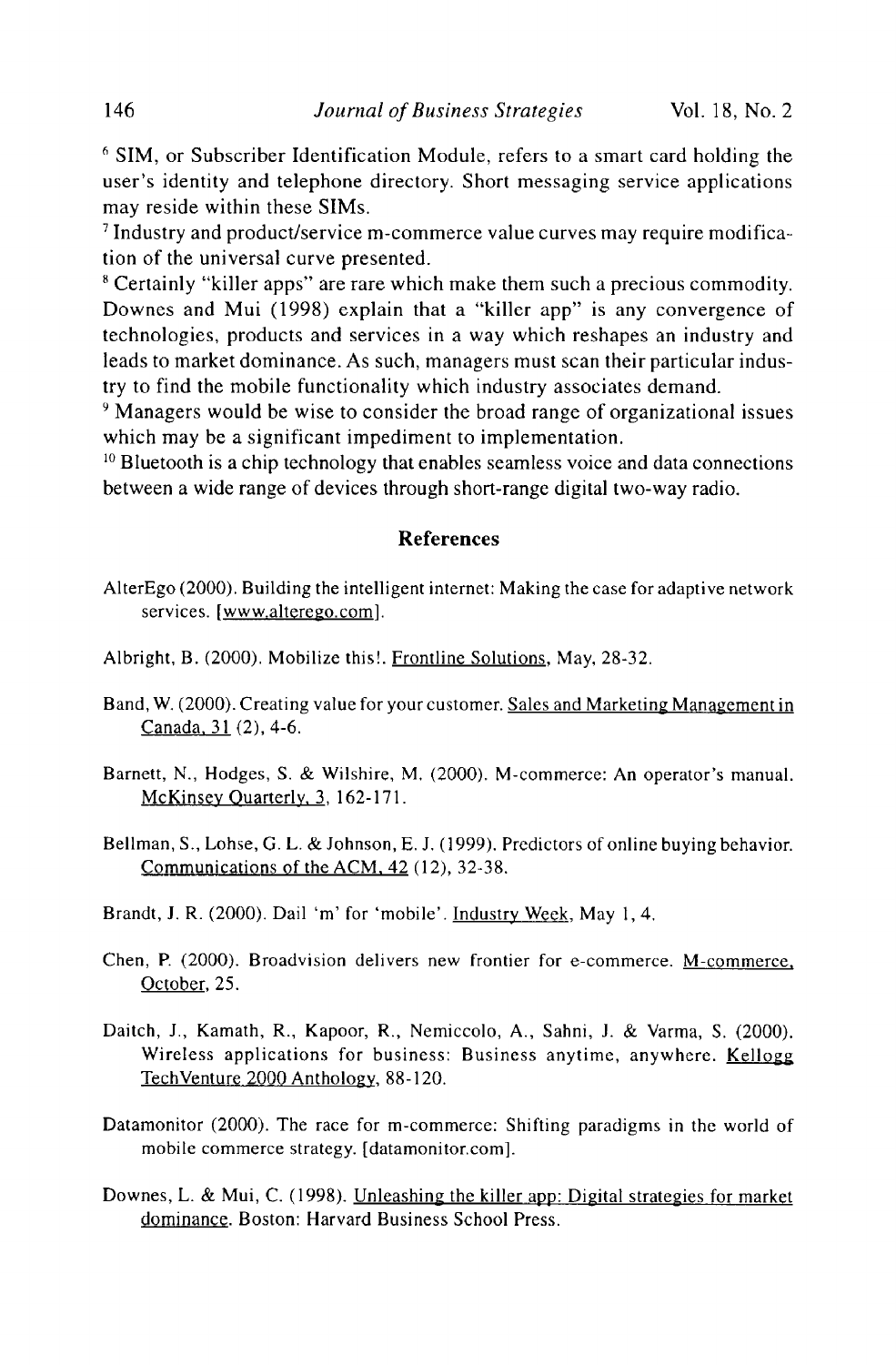de Haan, A. (2000). The internet goes wireless. EAI Journal, April, 62-63.

Durlacher Research Ltd (2000). Mobile commerce report. [www.durlacher.com]

Evans, P. B. & Wurster, T. S. (1997). Strategy and the new economics of information. Harvard Business Review. 75 (5), 70-82.

Hoffman, G. (2000). Start game. Communications International. April, 18-22.

Kim, W. C. & Mauborgne, R. (1999). Creating new market space. Harvard Business Review. 77 (I), 83-93.

\_\_\_\_\_\_(1997). Value innovation: The strategic logic of high growth. Harvard Business Review. 75 (I), 103-112.

KPMG (2000). Creating the new wireless operator. [www.kpmg.com].

- M-commerce Times  $(2000)$ . M-commerce vital statistics. 1  $(16)$ , [www.mcommercetimes.com].
- Mack, A. M. (2000). Beyond interactive to deploy wap-enabled ads. Adweek, June 12, 59.
- Mahadevan, B. (2000). Business models for internet-based e-commerce. California Management Review, 42 (4), 55-69.
- McGinity, M. (2000). The net/wireless meeting of the minds. Inter@ctiveWeek, March  $6, 2.$
- Porter, M. E. (1998). Competitive advantage: Techniques for analyzing industries and competitors. The Free Press: New York.
- Rao, M. (2000). EM-wire: E-commerce, m-commerce poised for rapid take-off in europe. Electronic Markets: The International Journal of Electronic Commerce & Business Media, April 6, [www.electronicmarkets.org/electronicmarkets/ electronicmarkets. nsflpages/emw\_0004\_cell. html].

Reed, M. (2000). Why the future will be wireless. Marketing, February 3, 22-23.

Rogers, E. M. (1995). Diffusions of innovations. (4th ed.). New York: Free Press.

- Schenker. J. (2000). Europes' high-tech start-ups have stolen a march on silicon valley by launching new mobile services. Time Europe, February 7, 1.
- Shaffer, R. A. (2000). M-commerce: On-line selling's wireless future. Fortune, July 10, 262.